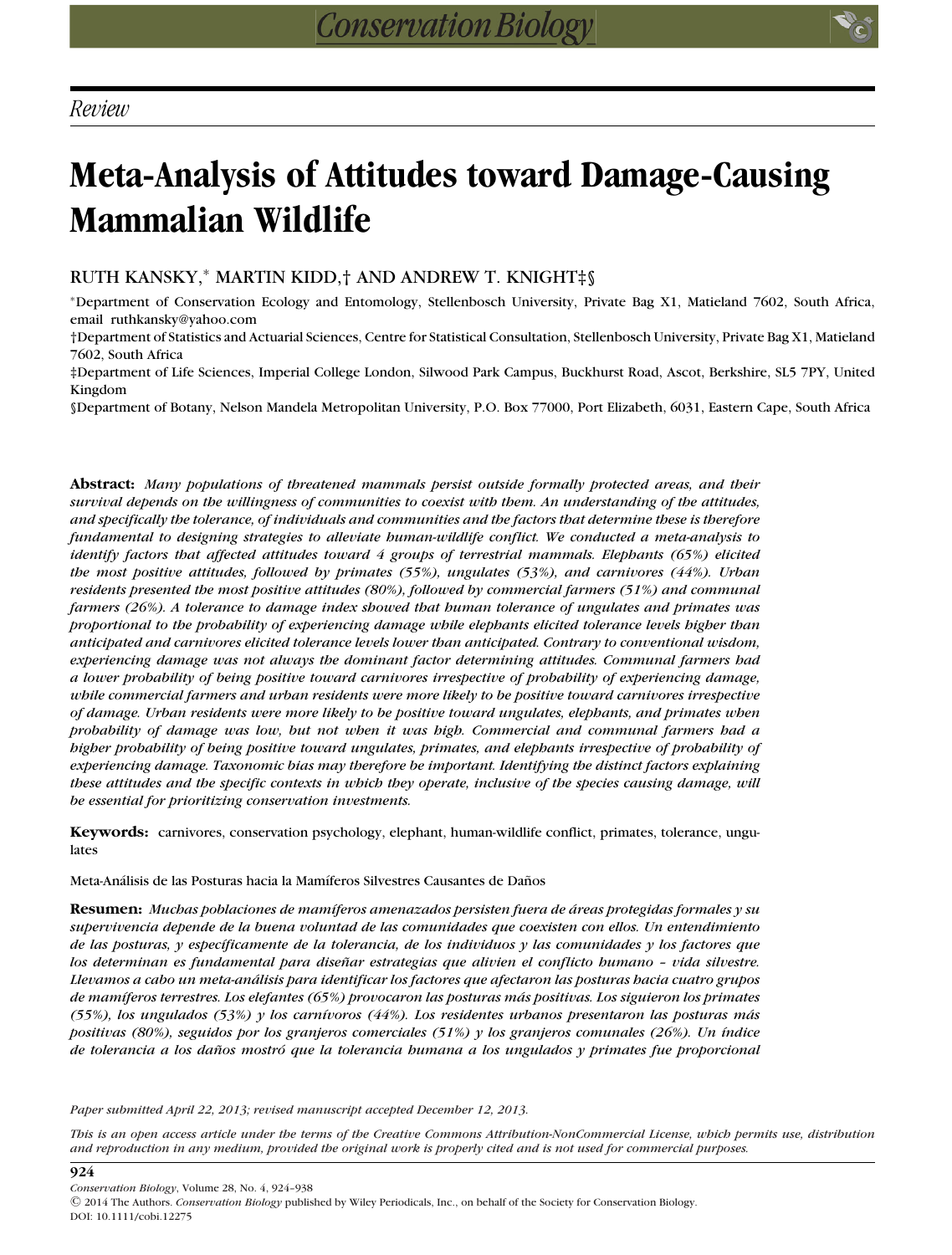*a la probabilidad de experimentar danos mientras que los elefantes provocaron niveles de tolerancia m ˜ as ´ altos de lo esperado y los carn´ıvoros provocaron niveles de tolerancia mas bajos de lo esperado. Contrario ´ a la sabidur´ıa convencional, experimentar danos no fue siempre el factor dominante para determinar las ˜ posturas. Los granjeros comunales tuvieron una baja probabilidad de ser positivos hacia los carn´ıvoros independientemente de la probabilidad de experimentar danos, mientras que los granjeros comerciales y los ˜ residentes urbanos tuvieron mayor probabilidad de ser positivos hacia los carn´ıvoros independientemente de los danos. Los residentes urbanos tuvieron mayor probabilidad de ser positivos hacia los ungulados, los ˜ elefantes y los primates cuando la probabilidad de danos fue baja, pero no cuando fue alta. Los granjeros ˜ comerciales y comunales tuvieron una mayor probabilidad de ser positivos hacia los ungulados, los primates y los elefantes independientemente de la probabilidad de experimentar danos. El prejuicio taxon ˜ omico por eso ´ puede ser importante. El identificar los distintos factores que explican estas posturas y los contextos espec´ıficos en los cuales operan, inclusivo de especies que causan danos, ser ˜ a esencial para priorizar las inversiones en ´ la conservacion. ´*

**Palabras Clave:** Carnívoros, conflicto humano-vida silvestre, elefante, primates, psicología de la conservación, tolerancia, ungulado

## **Introduction**

#### **Human Dimensions of Conservation and Human-Wildlife Conflict**

Understanding and empowering people through conservation initiatives is widely regarded as essential for implementing effective conservation initiatives (Smith et al. 2009; Minteer & Miller 2011). However, integration of the natural and social sciences has been slow (Mascia et al. 2003; Saunders et al. 2006; Decker et al. 2009) and remains a major challenge (Jentsch et al. 2003; Gilbert & Hulst 2006). Effective wildlife management in the 21st century should therefore aim to manage interactions between wildlife and people to achieve goals valued by stakeholders (Riley et al. 2002). This requires conservation managers and policy makers to consider the values of stakeholders whose cooperation and support is required to achieve conservation goals (Decker et al. 2011). Human-wildlife conflict (HWC) is more than simply competition for space, food, and life—it pits different values for nature against one another, demanding attention from economic, legal, social, and environmental policy makers (Knight 2000; Nie 2002).

#### **Human Attitudes in HWC**

Attitudes can be defined as a disposition or tendency to respond with some degree of favorableness, or not, to a psychological object, the psychological object being any discernible aspect of an individual's world including an object, a person, an issue, or a behavior (Fishbein & Ajzen 2010). The attitude construct has occupied a central position in social psychology (Allport 1935; Fiske & Taylor 2013), and specifically environmental psychology (Clayton 2012), for decades because of how pervasive evaluation is in everyday life. Without the ability to evaluate our environment in terms of good and bad, desirable and undesirable, or approach and avoid an individual's existence would be truly chaotic and probably quite short (Fazio & Olson 2012). For this reason, the attitude concept has been at the center of attempts to predict and explain human behavior (Fishbein & Ajzen 2010). The attitude concept has been extensively applied in research into the human dimensions of wildlife management (Manfredo et al. 2009*a*, 2009*b*; Decker et al. 2012).

The concept of tolerance in the HWC literature has generally been used interchangeably with the attitude concept (Naughton-Treves et al. 2003; Karlsson & Sjöström 2011). *Tolerance* can be defined as "the action of bearing hardship, or the ability to bear pain and hardship" (*Oxford English Dictionary*, x ed. [online], s.v. "tolerance") and more specifically in the context of HWC as an ability to accept damage from wildlife (Marker et al. 2003; Zimmermann et al. 2005).

We conducted a meta-analysis (Glass 1976) of studies investigating the attitudes of people experiencing direct conflict with large and medium-sized mammals, specifically carnivores, elephants, primates, and ungulates. Larger mammalian species are generally more at risk of extinction (Purvis et al. 2000; Schipper et al. 2008; Inskip & Zimmermann 2009), often fulfill critical roles in ecosystem functioning (Estes et al. 2011), and occur mostly outside protected areas (Grunblatt et al. 1996; Crooks et al. 2011; Cantu ́-Salazar et al 2013). This is particularly the case for carnivores. For example, more than 80% of remaining habitat occupied by tigers (*Panthera tigris*) is outside reserves (Miquelle et al. 1999), and more than 90% of jaguar (*Panthera onca*) and snow leopard (*Panthera uncia)* habitat is outside reserves (Nowell & Jackson 1996).

Accordingly, the attitudes, perceptions, and tolerance of people living with wildlife are relevant to conservation managers and policy makers (Decker et al. 2011). Despite the large number of global studies examining attitudes toward HWC, including qualitative reviews (Naughton & Treves 1999; Sillero-Zubiri & Laurenson 2001; Treves 2009; Dickman 2010), we are aware of only one quantitative review, which was limited specifically to wolves (Williams et al. 2002). Our aims were to quantify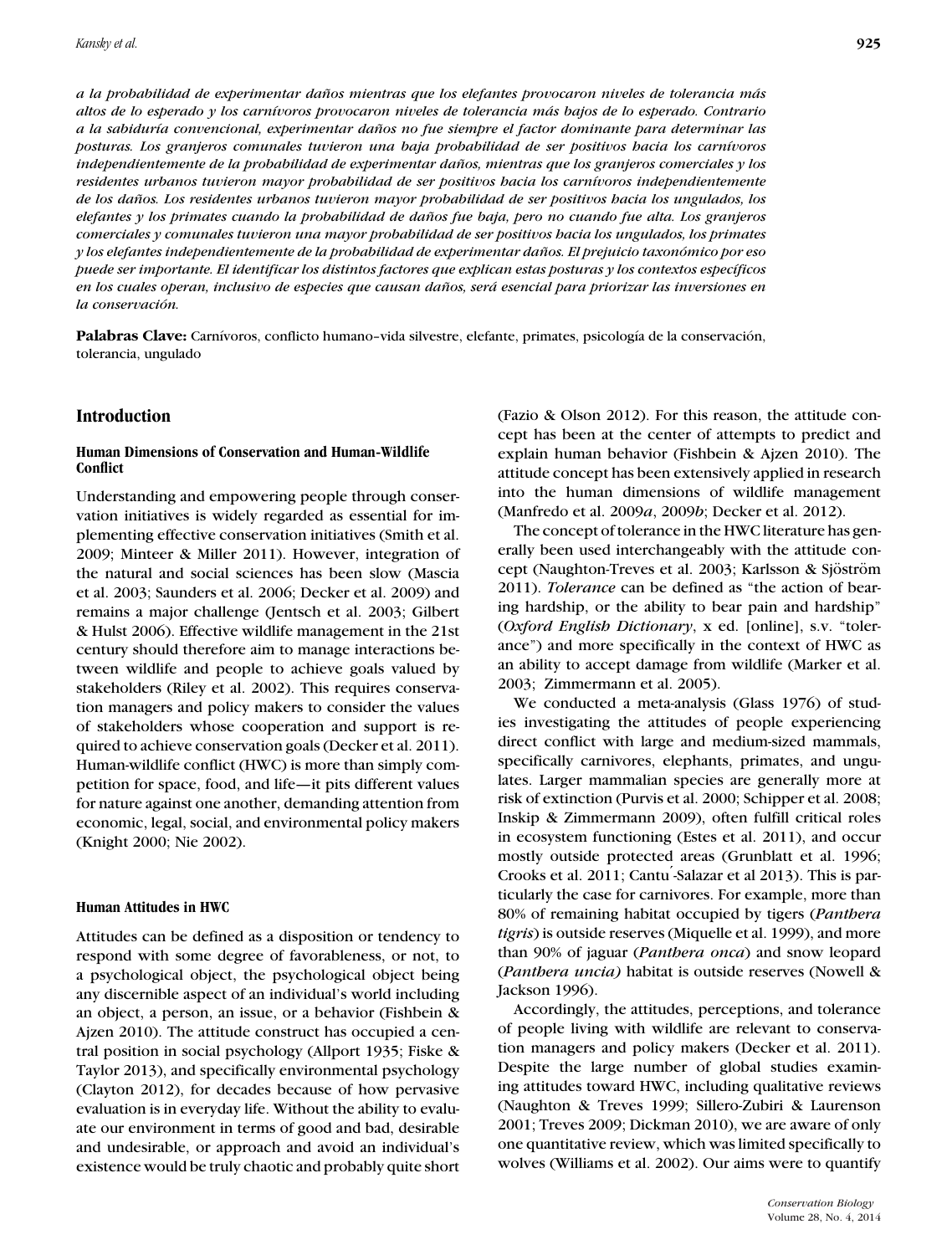potential differences in attitudes toward species groups across countries and stakeholder groups; determine if experiencing damage contributes to attitudes toward species groups; and, develop a measure of human tolerance toward HWC that allows comparisons between different stakeholder groups in different locations for different species and species groups.

# **Methods**

We conducted a meta-analysis of peer-reviewed journal articles published from 1 January 1990 through March 2011 in English that quantified the attitudes of stakeholders who had experienced direct conflict with carnivores, elephants, primates, or ungulates. We defined an attitude as "a disposition or tendency to respond with some degree of favor, or not, to a psychological object" (Fishbein & Ajzen 2010). To qualify, attitude measures had to be evaluative and quantified on a scale. Studies detailing attitudes of individuals not having direct experience with HWC were excluded because the general public can have more positive attitudes toward wildlife when not directly affected (Williams et al. 2002; Martín-López et al. 2008), although, in some cases, negative attitudes are displayed by people not having contact with a species (Treves et al. 2013). We restricted our references to those published in scientific journals (Calver & King 1999). Although inclusion of gray literature in meta-analyses is sometimes recommended to prevent publication bias for significant results (Rosenthal 1979), this was not an issue in our review because attitudes were recorded as percentage of respondents having positive, neutral, or negative attitudes.

We searched Web of science for terms listed in Supporting Information. We then located additional publications by examining the reference list of each publication. Finally, we refined the publications to include only those published after 1990 because studies conducted before 1990 were few and commonly applied outdated methods. We then examined the selected publications in detail and extracted and compiled 8 variables in an Excel spreadsheet. The variables extracted were defined by their availability across all publications and their relevance to our research questions. The variables are defined in Table 1.

## **Data Analyses**

The attitudes reported in percentages in each publication were extracted and converted to a binary variable as either positive or nonpositive. A binary variable was necessary because some publications reported 2 category responses (e.g., yes or no) to attitude questions. Where a middle value of an attitude scale was used, we categorized it as either a positive or nonpositive value depending on

the context of the question. For example, for questions, such as would you like the population of species x to increase, stay the same, or decrease? We combined "stay the same" and "increase" because we considered "stay the same" to be more aligned with a positive rather than nonpositive attitude. For cases where the middle value was not obviously aligned with a positive attitude, responses were categorized as nonpositive. We think it is more robust to have a false negative than a false positive because assuming people are more positive than they are would be more detrimental to a species.

We assigned responses for each individual participating in a survey to a positive or nonpositive attitude category using the following computation: if 20% of a survey sample of 300 individuals reported positive attitudes, 60 individuals were coded as positive and 240 nonpositive. To derive a similar individual record for the damage variable, we converted the percentage of respondents experiencing damage into a probability of experiencing damage per individual. For example, if 40% of a sample experienced damage, then the probability of each individual experiencing damage was 0.4. We assigned a probability to each individual rather than a definitive yes or no because information on individual respondents was typically unavailable.

Not all publications reported what proportion of the sample experienced damage from individual species. We therefore compiled 2 types of data sets, a smaller one which did not report a damage proportion and a larger one that did. For most analyses, we used the 2 data sets combined to create one large data set without a damage variable (whole data set [WD]). However, since we were also interested in the effect of experiencing damage on attitudes, we used the smaller data set (damage data set [DD]) to examine this.

We conducted 2 types of multivariate analyses. First, we used classification and regression trees (CART) (Breiman et al. 1993) to produce importance plots and cost sequence plots (Supporting Information). Second, we used logistic regressions to calculate Wald statistic and odds ratios. For both analyses, we used Statistica 11 (StatSoft 2012). Due to the exploratory approach of the CART procedure and subsequent risk of overfitting the data, we randomly split the data set into a test sample of 30% of all records and a train sample of the remaining 70% of the data. We compared the results of these 2 subsets to check the validity of our tests. Analysis of the damage extent variable was conducted using one-way ANOVA with Fisher least signficant difference (LSD) post hoc tests. As described above and in Table 1, we used 2 data sets WD and DD and thus conducted 2 analyses (CART and logistic regression) on each. We also conducted 2 scales of analysis, the first on primary variables (column 1 in Table 1) and the second on secondary variables (column 3 in Table 1). Secondary variables formed subcategories of primary variables. For example, the primary variable stakeholder comprised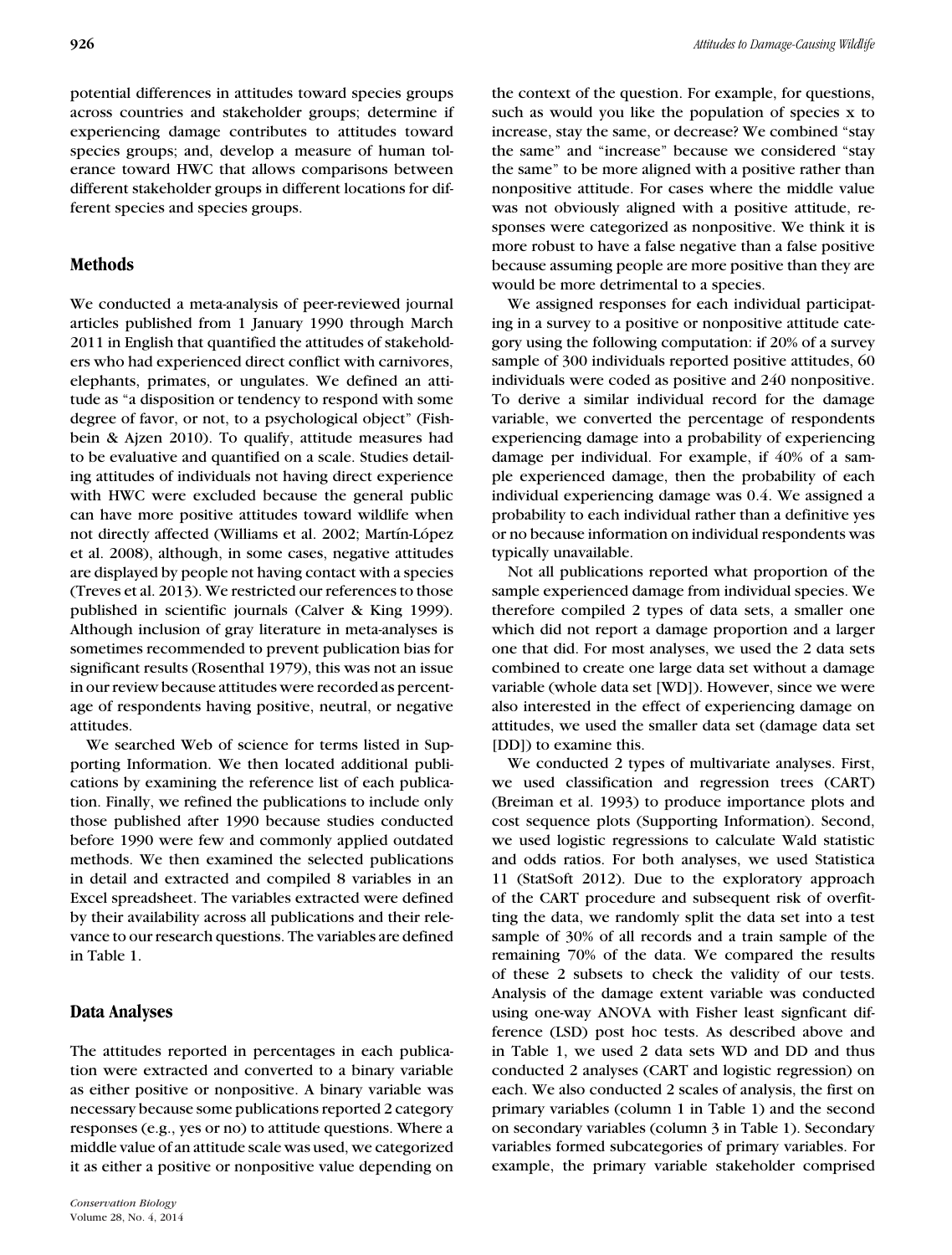| Primary variable           | Definition                                                                                                                                         | Secondary variables                                                                                                                                                                                                                                                                                                                                                                                                                                                                                                                                                                                                                                                                                                                                                                                                                                                                                                                        |
|----------------------------|----------------------------------------------------------------------------------------------------------------------------------------------------|--------------------------------------------------------------------------------------------------------------------------------------------------------------------------------------------------------------------------------------------------------------------------------------------------------------------------------------------------------------------------------------------------------------------------------------------------------------------------------------------------------------------------------------------------------------------------------------------------------------------------------------------------------------------------------------------------------------------------------------------------------------------------------------------------------------------------------------------------------------------------------------------------------------------------------------------|
| Question type              | items (i.e., questions) used in<br>individual studies to measure<br>respondents attitudes,<br>perceptions, and tolerance                           | Questions were coded into 7 themes that emerged from<br>the data and were not based on any prior theoretical<br>concepts. These were questions seeking responses:<br>support for an increase, decrease, or stable future<br>population of a species;<br>whether a person had or would kill or remove a species<br>from her or his property;<br>desirability of a species on a persons' property or<br>desirability of living near a species;<br>support for removal or lethal control of a species as a<br>management option, in the context of<br>under-abundant species;<br>support for reduction of over-abundant species with<br>nonlethal control;<br>describes an affect or cognition of a species, such as the<br>extent to which a species is liked or should be<br>conserved (questions consisted of single or multiple)<br>questions summarized into a single index);<br>degree to which an individual will tolerate damage from |
| Attitude                   | proportion of all individuals surveyed<br>in the publications included in this<br>meta-analysis who presented<br>positive or nonpositive attitudes | a species.<br>A binary variable was computed by collapsing scales<br>with multiple categories into 2 categories of<br>responses. When the scale consisted of an even<br>number of items, the binary variable was created by<br>splitting the number of items equally and summing<br>each half. When the scale consisted of an uneven<br>number of items, the middle category was added to<br>either the positive or nonpositive categories,<br>depending on the context.                                                                                                                                                                                                                                                                                                                                                                                                                                                                   |
| <b>Species</b>             | animals widely recognized as a<br>biologically distinct group for<br>which attitudes were reported                                                 | Each species was afforded a separate entry. Some<br>publications reported on several species while others<br>focused on a single species. The full species list is<br>reported in Supporting Information.                                                                                                                                                                                                                                                                                                                                                                                                                                                                                                                                                                                                                                                                                                                                  |
| Species group              | order or grand order to which a<br>species belonged                                                                                                | Species were categorized into 4 groups as carnivores,<br>ungulates, primates, or elephants by order or grand<br>order according to Kingdon (2003).                                                                                                                                                                                                                                                                                                                                                                                                                                                                                                                                                                                                                                                                                                                                                                                         |
| Country development status | status of a country as categorized by<br>criteria of wealth and human<br>well-being                                                                | Countries were categorized as either developed or<br>developing according to the United Nations criteria of<br>developed or developing regions. Developing<br>countries were those from Africa, the Caribbean,<br>Central America, South America, Asia, excluding<br>Japan, and the Americas, excluding North America.<br>Developed regions were North America, Europe, and<br>Japan (http://unstats.un.org/unsd/methods/m49/<br>m49regin.htm#least)                                                                                                                                                                                                                                                                                                                                                                                                                                                                                       |
| Experience direct conflict | respondents who lived within the<br>range of the species under<br>consideration                                                                    | Publications were initially excluded if respondents'<br>attitudes were not recorded separately for<br>respondents who lived within the range of the species<br>under consideration and those who did not live<br>within the range of the species under consideration.<br>However, the small number of publications identified<br>with this criterion necessitated that we include those<br>publications that consisted of both types of<br>respondents. Ultimately, 2 categories of publications<br>were identified: live in conflict zone (LCZ) and live in<br>mixed conflict and nonconflict zone (MZ).                                                                                                                                                                                                                                                                                                                                  |

|           | Table 1. The primary and secondary variables extracted from publications and examined for their affect on attitudes toward 4 groups of mammalian |
|-----------|--------------------------------------------------------------------------------------------------------------------------------------------------|
| wildlife. |                                                                                                                                                  |

*Continued*

*Conservation Biology* Volume 28, No. 4, 2014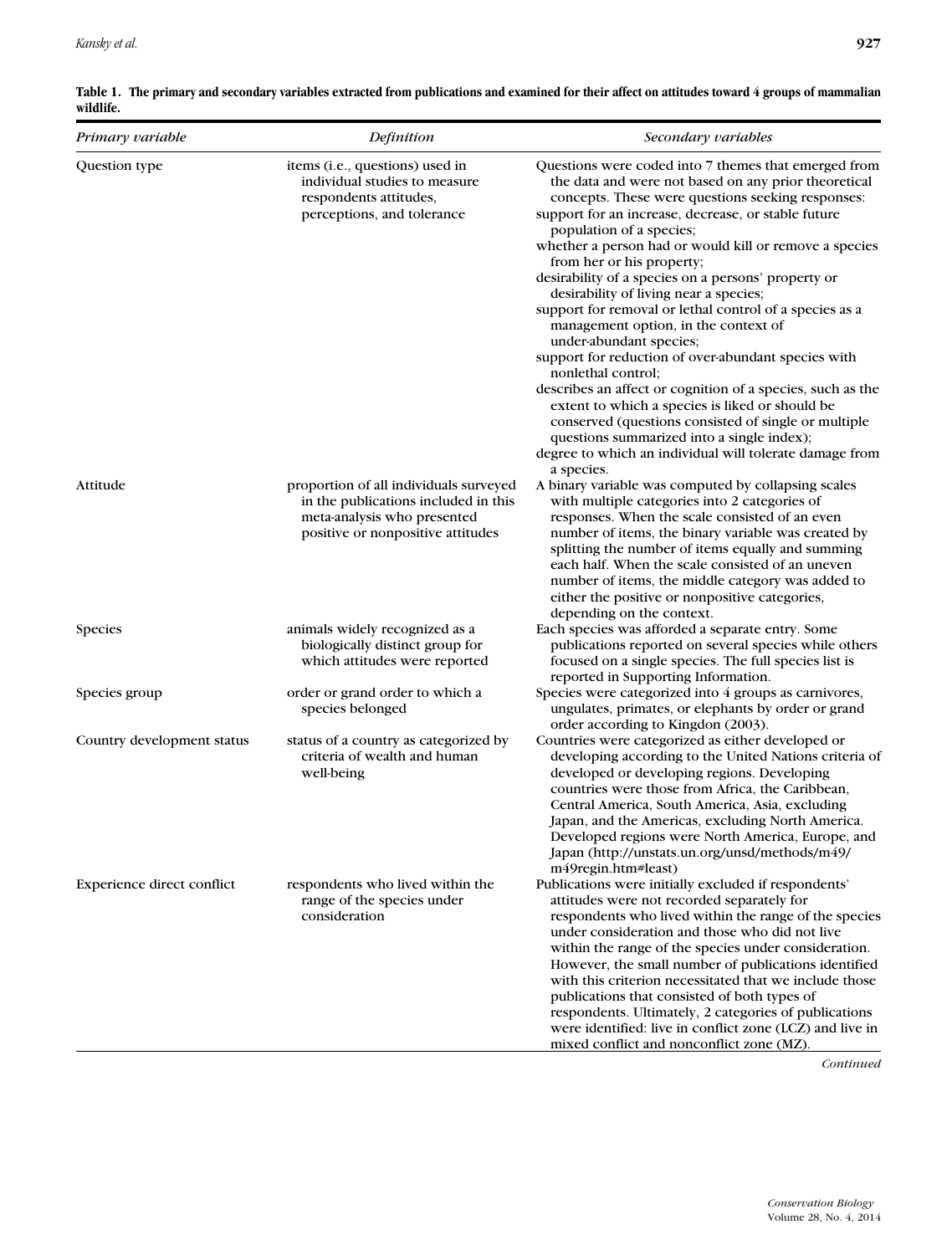|  | Table 1. continued |
|--|--------------------|
|--|--------------------|

| Primary variable  | Definition                                                                                  | Secondary variables                                                                                                                                                                                                                                                                                                                                                                                                                                                                                                                                                                                                                                                                                                                                                                                                                                                                                                                                                                                                                                       |  |
|-------------------|---------------------------------------------------------------------------------------------|-----------------------------------------------------------------------------------------------------------------------------------------------------------------------------------------------------------------------------------------------------------------------------------------------------------------------------------------------------------------------------------------------------------------------------------------------------------------------------------------------------------------------------------------------------------------------------------------------------------------------------------------------------------------------------------------------------------------------------------------------------------------------------------------------------------------------------------------------------------------------------------------------------------------------------------------------------------------------------------------------------------------------------------------------------------|--|
| Stakeholder group | categories of respondents surveyed<br>in the publications included in this<br>meta-analysis | Five categories emerged from the publications surveyed:<br>commercial farmers (broad-scale producers of crop<br>and animal products primarily for commercial sale),<br>communal farmers (small-scale crop and animal<br>producers who primarily produce for subsistence or<br>possibly for sale), urban residents, other (applied<br>when a publication did not explicitly identify a<br>stakeholder type or to any other type of stakeholder<br>that experienced direct conflict but was not<br>categorized as commercial or communal farmer,<br>urban resident, or "no damage" by the researcher, for<br>example rural residents, hunters, berry pickers). The<br>second type of "other" in the other category was<br>necessary because there was an insufficient number<br>of publications with these stakeholder categories to<br>analyze statistically. No damage stakeholders were<br>those who, although living in an area where a species<br>occurred, did not have costs imposed by wildlife, for<br>example tourists visiting a nature reserve. |  |
| Damage            | proportion of respondents who<br>experienced a cost from a species                          | Not all publications reported what proportion of the<br>sample experienced damage from a particular<br>species. Two types of data sets were therefore<br>compiled, a smaller one which did not report a<br>damage proportion and a larger one that did. Most<br>analyses used the 2 data sets combined to create one<br>large data set without a damage variable (whole data<br>set [WD]). Because the effect of experiencing damage<br>on attitudes was also of interest, we used the smaller<br>data set (damage data set [DD]) to examine this.                                                                                                                                                                                                                                                                                                                                                                                                                                                                                                        |  |

*aThe primary variables are defined in the second column. The secondary variables were subcategories of the primary variables and are listed and defined in the third column.*

4 secondary variables: commercial farmers, communal farmers, urban residents, and others. For most analyses we report on the WD only, while analyses of the DD are reported when examining the effect of experiencing damage on an individual's attitudes. We defined tolerance as "the proportion of individuals who have a positive attitude toward a species group despite suffering damage by that species group" and computed a tolerance to damage index (TDI) as follows:  $TDI =$  proportion of individuals suffering damage – (1 – proportion of individuals with positive attitudes), where the proportion of individuals suffering damage is the proportion of the respondents in a study who experienced some damage from a species and 1 – proportion positive is the proportion of individuals in a study whose responses were nonpositive.

A tolerance value of 0 indicates neutrality (i.e., proportion of respondents with a positive attitude is proportional to the proportion of respondents experiencing damage). A negative value indicates low tolerance, and a positive value indicates high tolerance. Because we could not match damage data to individual attitudes, we calculated this index with publication level data and thus could not incorporate sample sizes of each study into this index.

We identified 508 publications related to the topic of HWC, which was refined down to 54 publications that met the criteria for inclusion in the meta-analysis (Supporting Information). When coded, this produced a data set of 83,820 individual responses for the WD and 28,436 individual responses for the DD. The 54 publications covered 22 countries and 43 different species (Supporting Information). Twenty-two (41%) of the studies were conducted in developed nations and 32 (59%) in developing nations. One publication was conducted in both developed and developing countries (Supporting Information).

The number of publications which surveyed people's attitudes toward different carnivore species (64) was more than twice the number of publications which surveyed people's attitudes toward different ungulate species (30), 9 times more than the number of publications which surveyed people's attitudes toward elephants (7), and 16 times more than the number of publications which surveyed people's attitudes toward primates (4) (Supporting Information). Considering the total number of respondents surveyed, 81% were surveyed on their attitudes toward carnivores, 14% were surveyed on their attitudes toward ungulates, 3% were surveyed on their attitudes toward elephants, and 2% were surveyed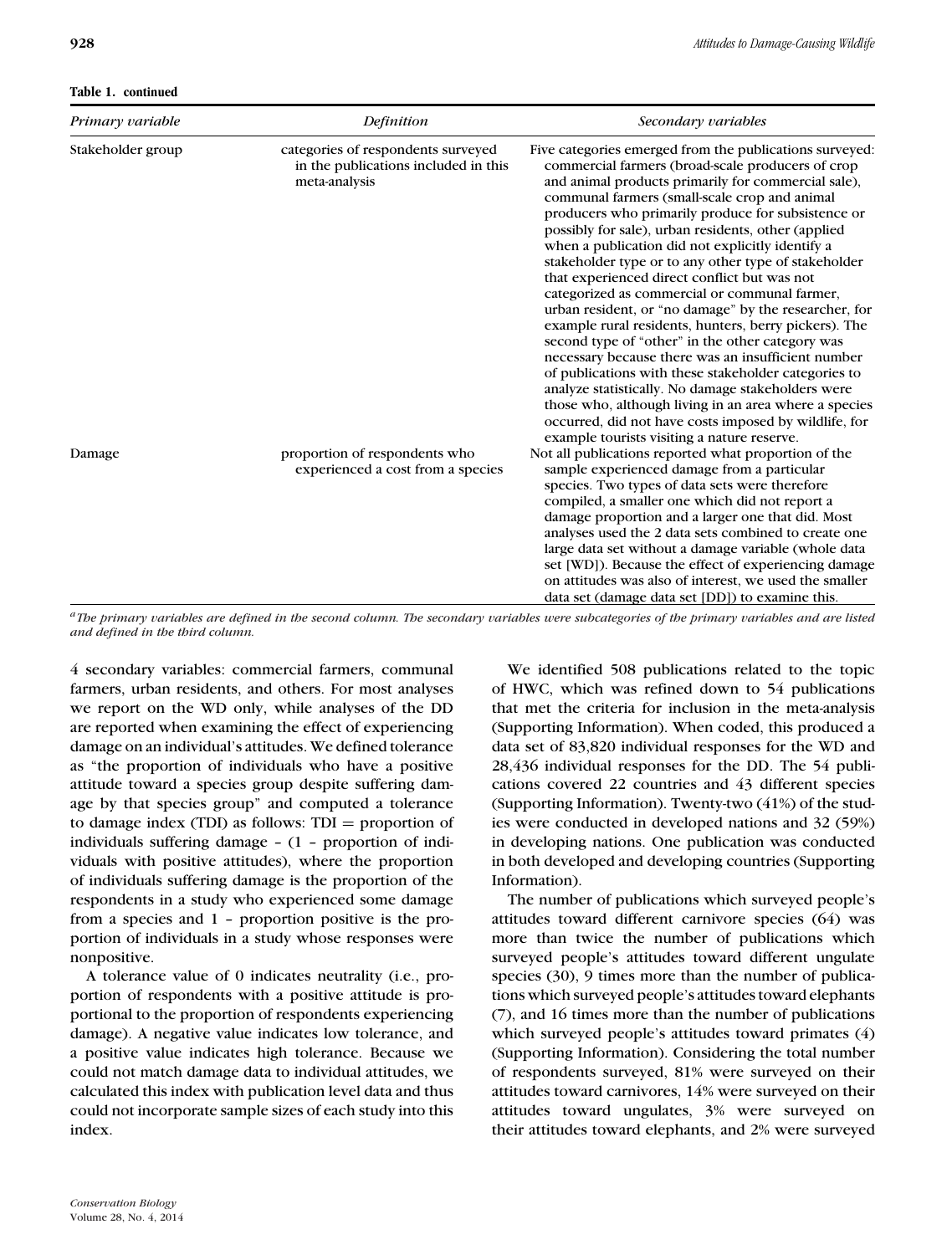**Table 2. Attitudes of respondents toward damage-causing mammalian wildlife by stakeholder and species group.**

| Group                         | Positive<br>attitude (%) | <i>Nonpositive</i><br>attitudes $(\%)$ |
|-------------------------------|--------------------------|----------------------------------------|
| Stakeholder type <sup>a</sup> |                          |                                        |
| all stakeholders              | 46                       | 54                                     |
| urban residents               | 80                       | 20                                     |
| commercial farmers            | 51                       | 49                                     |
| communal farmers              | 26                       | 74                                     |
| other                         | 43                       | 57                                     |
| no damage                     | 61                       | 39                                     |
| <b>Species</b>                |                          |                                        |
| elephants                     | 65                       | 35                                     |
| primates                      | 55                       | 45                                     |
| ungulates                     | 53                       | 47                                     |
| carnivores                    | 44                       | 56                                     |

*aThe stakeholder categories are defined in Table 1.*

on their attitudes toward primates. Attitudes of respondents were solicited for 22% of carnivore species (International Union for Conservation of Nature [IUCN] total  $= 285$  spp.), 9% of ungulate species (IUCN total  $= 329$ spp.), and 1% of primate species (IUCN total  $= 414$  spp.) listed on the IUCN Red List (2008). The percentage for elephants was 3500% because there are only 2 species.

#### **Results**

#### **Describing Attitudes**

Forty-six percent of respondents presented positive attitudes, and 54% had nonpositive attitudes. Eighty percent of urban residents had positive attitudes, whereas 51% of commercial farmers and 26% of communal farmers had positive attitudes. Forty-three percent of others and 61% of those who experienced no damage had positive attitudes (Table 2).

Elephants elicited the greatest proportion of positive responses from stakeholders (65%), while carnivores elicited the smallest proportion of positive attitudes (44%). Primates (55%) and ungulates (53%) elicited similar proportions of positive attitudes and respondents had equal probability of presenting positive and non positive attitudes towards primates and ungulates (Table 2).

#### **Experience of Damage**

On average, 40% of individuals surveyed from developed countries and 39% from developing countries experienced damage from wildlife. These differences were not significantly different  $(F_{(1, 103)} = 0.13523, p$ = 0.71). Sixty-two percent of all stakeholders experienced damage from elephants, 55% from ungulates, 49% from primates, and 31% from carnivores. Significant differences were found between species groups  $(F = 6.7, p < 0.01)$ , and post hoc tests showed a significant difference between carnivores and elephants  $(p = 0.01)$  and carnivores and ungulates  $(p = 0.01)$ , but not between carnivores and primates or elephants and primates (Fig. 1a).

Communal farmers (43%), urban residents (43%), and commercial farmers (39%) had similar probabilities of experiencing damage from wildlife (one-way ANOVA  $F =$ 1.42,  $p = 0.24$ ). Other stakeholders experienced the lowest probability of damage (21%) (Fig. 1b).

#### **Tolerance to Damage Index**

The TDI (Table 1) was 0.15 for both developed and developing countries  $(F(1,103) = 0.00396, p = 0.95)$ . Respondents were most tolerant of elephants (0.16) and least tolerant of carnivores (−0.26). Tolerance of ungulates (0.03) and primates (0.04) was close to zero, indicating that attitudes were proportional to damage experienced. The TDI between species groups differed significantly  $(F(3,101) = 5.889, p < 0.01)$ . In post hoc tests, respondent tolerance of carnivores was significantly lower than their tolerance of ungulates ( $p < 0.01$ ), primates ( $p <$ 0.05), and elephants ( $p = 0.014$ ), but there were no significant differences between respondent tolerance of ungulates, primates, or elephants (Fig. 2a).

The TDI was negative for all stakeholders: lowest for other stakeholders (−0.32) and highest for commercial farmers  $(-0.05)$ . Urban residents  $(-0.19)$  and communal farmers (−0.20) presented similar TDIs. There were no significant differences in TDI among stakeholders  $(F(1,101) = 1.906, p = 0.13)$ , although differences between communal and commercial farmers ( $p = 0.075$ ) and between other and commercial farmers ( $p = 0.055$ ) were nearly significant (Fig. 2b).

#### **Explaining Attitudes**

Analysis of primary variables was conducted on the WD with attitude as the response variable and 5 predictor variables: stakeholder group, question type, species group, experience of direct conflict and development status (Table 1). Logistic regressions identified all 5 variables as contributing significantly to explaining positive attitudes toward species ( $p < 0.001$ ). The stakeholder group had the highest Wald statistic (1674), followed by question type (1287), species group (753), and development status of the country (295) (Fig. 3a). Results of the CART analysis showed similar rankings for question type code (2nd) and development status of country (4th) but ranked species group as the most important (1st), while stakeholder group ranked third (Fig. 3b).

Using the DD with attitude as the dependent variable and the 5 independent variables above, in addition to the damage variable as the 6th variable, damage contributed significantly to explaining positive attitudes  $(p < 0.0001)$ . In addition, damage ranked 4th (Wald  $= 64$ ) in the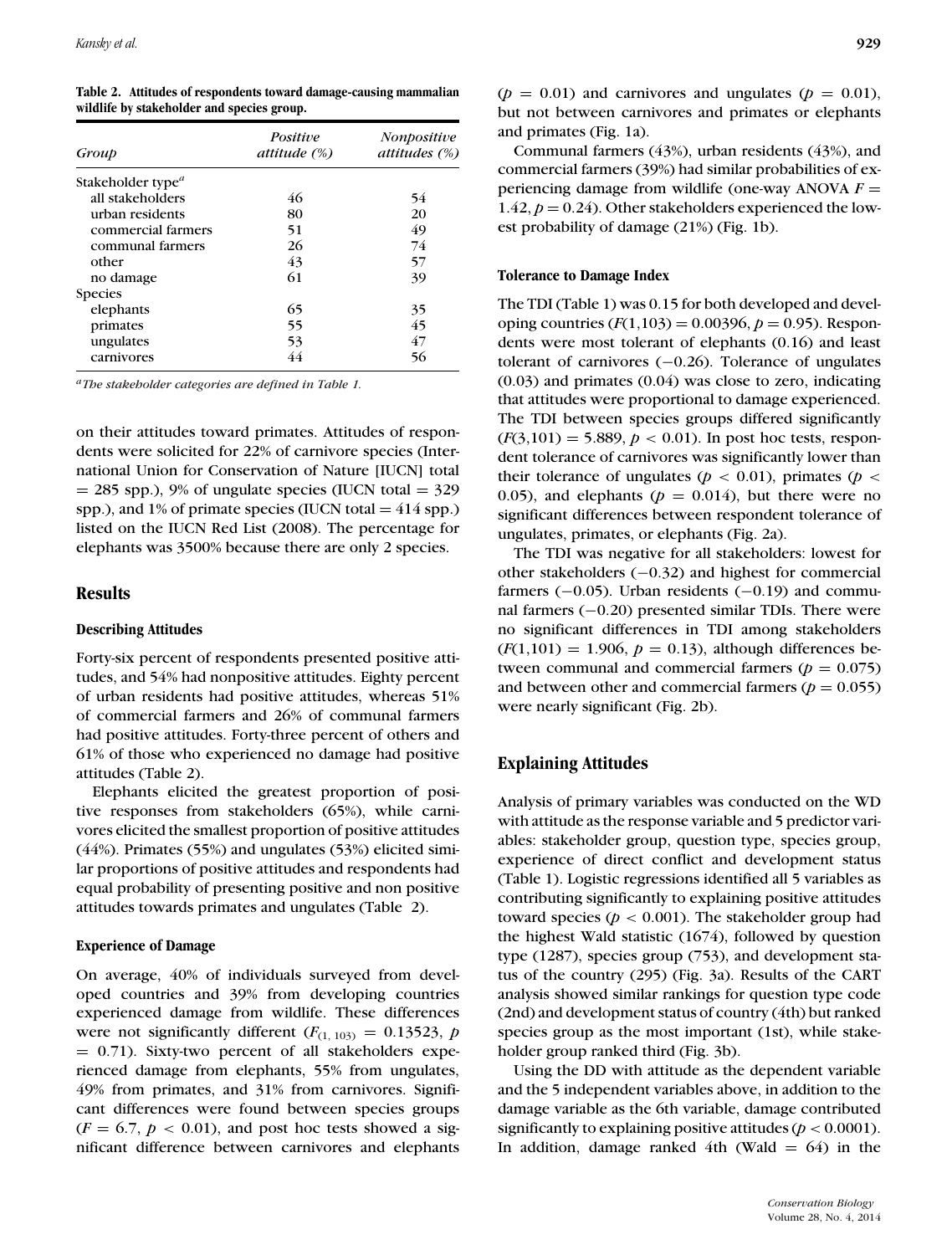

logistic regression (Fig. 3a) and third in the CART analysis (Fig. 3b).

Logistic regressions of the secondary variables Table 1 with the WD data set presented significant *p* values for all 5 stakeholder groups (*p* < 0.001). Commercial farmers (odds ratio  $= 1.35$ ) and urban residents (odds ratio  $= 1.9$ ) were more likely to exhibit positive attitudes, while communal farmers (odds ratio  $= 0.48$ ) and other stakeholders (odds ratio  $= 0.74$ ) were between 2 and 1.4 times more likely to have nonpositive attitudes, respectively.

Significant *p* values were obtained for all 4 species groups ( $p < 0.001$ ). Elephants (odds ratio = 2.3) were more likely to elicit positive attitudes, while primates (odds ratio  $= 0.9$ ), ungulates (odds ratio  $= 0.8$ ), and carnivores (odds ratio  $= 0.6$ ) were more likely to elicit nonpositive attitudes. The CART analysis suggested that communal farmers were particularly likely to present nonpositive attitudes toward carnivores, irrespective of the question type (72% compared to 54% of all stakeholders).

*Figure 1. The probability of a survey respondent experiencing damage due to the presence of wildlife by (a) species group and (b) stakeholder group. Letters above bars indicate significant post hoc differences between groups. Comparing 2 groups, if at least one letter occurs in each group, the groups do not differ significantly (* $p > 0.05$ *). No overlapping letters indicate significant differences (p* < *0.05).*

Logistic regression on the DD indicated that the probability of experiencing damage was a significant variable in explaining attitudes toward different species groups (*p* < 0.001). The effect of damage was corroborated by the CART analysis, where 5 trends emerged (Fig. 4). Similar to the WD, communal farmers were also more likely to elicit a nonpositive response toward carnivores irrespective of question type and the probability of experiencing damage (77% vs. 56%). For commercial farmers, urban residents and other stakeholders, the probability of a positive or nonpositive response was similar, but it tended toward positive (47% vs. 44%). Communal farmers, commercial farmers, and no damage stakeholders were more likely to present positive attitudes toward ungulates, primates, and elephants (66% vs. 44%) irrespective of question type and probability of damage. Urban residents and other stakeholders were more likely to be nonpositive when probabilities of damage from ungulates, elephants, and primates were high (62% vs. 44%) and more likely to be positive with low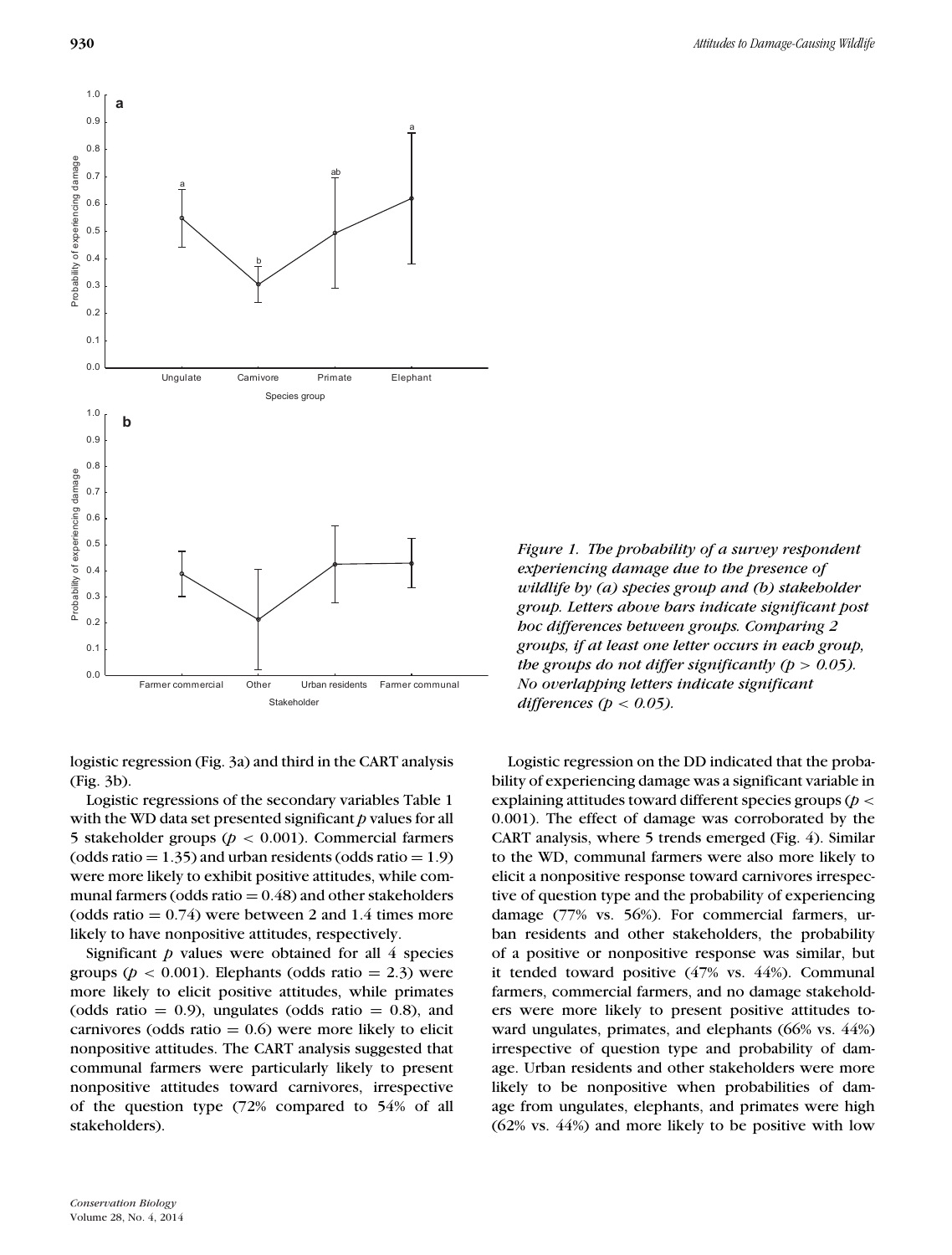

probabilities of damage from these groups (74% vs. 56%)  $(Fig. 4)$ .

## **Carnivores**

Carnivores were the only group within the WD for which there was a sufficiently large number of individual species studied to allow exploration of attitudes toward different carnivore species. Logistic regression indicated that mountain lion (*Puma concolor*) (odds ratio = 1.12) and lynx (*Lynx* spp.) (odds ratios = 1) were equally likely to elicit positive or nonpositive attitudes (Fig. 5). The remaining species all had significant *p* values ( $p < 0.001$ ). Species with high probabilities of eliciting positive attitudes were tiger (odds ratio  $= 2.4$ ), wild dog (*Lycaon pictus*) (odds ratio  $= 1.86$ ), lion (*Panthera leo leo)* (odds ratio = 1.64), leopard (*Panthera pardus*) (odds ratio = 1.63), cheetah (*Acinonyx jubatus*) (odds ratio = 1.2), and jackal (*Canis*

*Figure 2. Mean values of the tolerance to wildlife damage index (TDI) by (a) species group and (b) stakeholder group. A tolerance value of zero indicates neutrality (i.e., proportion of respondents with a positive attitude is proportional to the proportion of respondents experiencing damage). A negative value indicates low tolerance, and a positive value indicates high tolerance. Letters above bars indicate significant post hoc differences between groups. Comparing 2 groups, if at least one letter occurs in each group, the groups do not differ significantly (* $p > 0.05$ *). No overlapping letters indicate significant differences (p* < *0.05).*

*mesomelas*) (odds ratio  $= 1.2$ ). The species that were significantly more likely to elicit a nonpositive attitude were wolverine (*Gulo gulo*) (odds ratio = 0.8), wolf (*Canis lupus*) (odds ratio = 0.66), bear (*Ursus* spp.) (odds ratio = 0.65), hyena (*Crocuta crocuta*, *Hyaena* sp.) (odds ratio = 0.57), and coyote (*Canis latrans*) (odds  $ratio = 0.3$ ) (Fig. 5).

Finally, we explored the effect of damage by individual carnivore species on different stakeholder groups using the DD. Four trends emerged from the CART analysis (Fig. 6). Commercial farmers, urban, and other stakeholders were more likely to exhibit nonpositive attitudes toward coyotes (77% vs. 65%) and positive attitudes toward wolf, bear, mountain lion, cheetah, hyena, leopard, jackal, wild dog, and tiger, irrespective of probability of damage or question type. For the majority of cases, communal farmers were more likely to exhibit nonpositive attitudes toward all carnivore species when the probability of damage was low (81% vs. 65%), but for a small subset of cases (300), counter-intuitively, they were more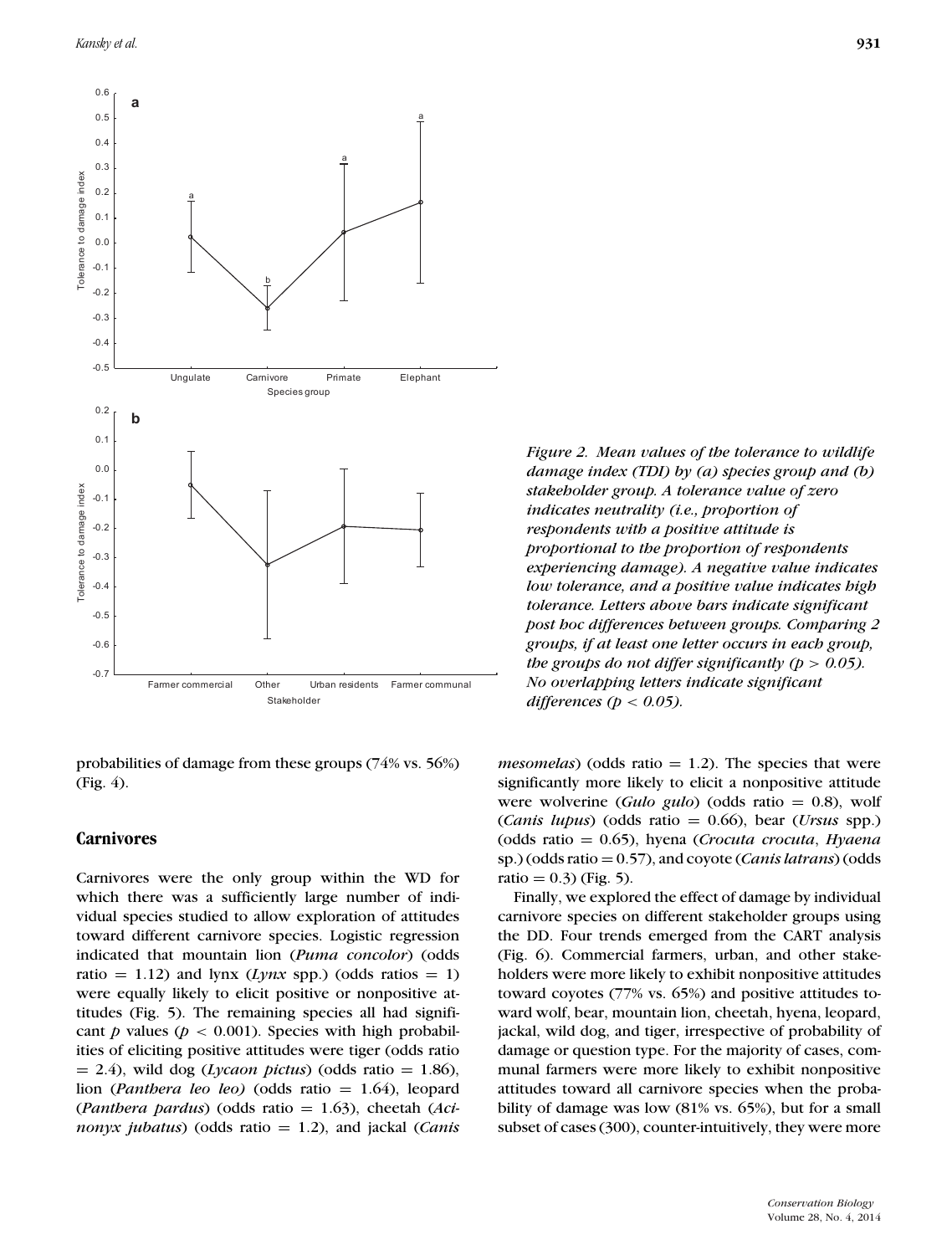

likely to be positive when the probability of experiencing damage was high (65% vs. 35%), irrespective of question type (Fig. 6).

## **Discussion**

## **Development Status of Country**

The development status of a country was statistically significant, but of relatively low importance in determining positive attitudes toward damage causing wildlife (Fig. 3). This suggests that while stakeholder group, question type, and species group mostly explained positive attitudes, the development status of a country did explain some positive attitudes. Since differences between developed and developing countries are often related to wealth, health services, education, and institutional in-

*Conservation Biology* Volume 28, No. 4, 2014

*Figure 3. (a) Results of (a) logistic regression (Wald statistic) and (b) CART analysis for both the whole data set and the damage data set, showing contribution and relative importance, respectively, of 6 variables to explaining positive attitudes toward different wildlife species. Variable definitions are defined in Table 1. For logistic regression (a) whole data set, all five variables significantly contributed to explaining positive attitudes (p* <*0.0001). For logistic regression, damage data set, all variables contributed to explaining positive attitudes (p* <*0.0001) except developed/undeveloped and*

*experience direct conflict.*

frastructure, research explaining the factors determining these differences will assist in designing more effective species management policies and strategies.

#### **Tolerance of Damage**

Respondents' tolerance to damage from ungulates and primates was proportional to the probability of experiencing damage (Fig. 2), but they presented lower tolerance toward carnivores and higher tolerance toward elephants. Our damage variable measured whether a respondent experienced damage or not and did not account for the severity or financial costs accruing to stakeholders, meaning stakeholders may have experienced more severe damage from carnivores than from elephants, ungulates, or primates. Alternatively, livestock may have intangible values that were not documented,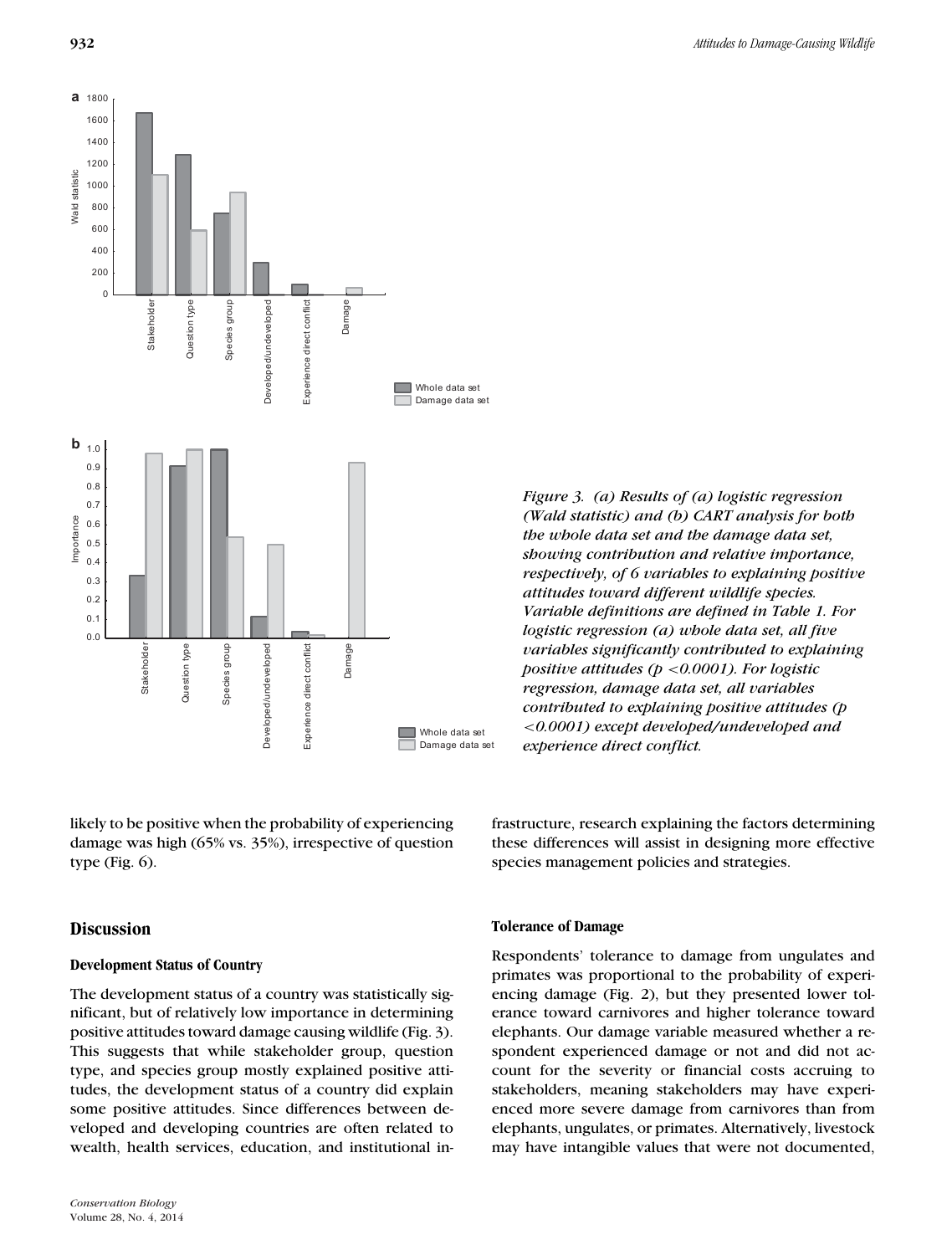

*Figure 4. Attitudes (positive and not positive) of respondents toward different wildlife species determined by CART cost sequence analysis of the damage data set and secondary variables. Primary and secondary variables are described in Table 1. CART partitions the data into subgroups (each characterized by a rule which identifies the subgroup) which are as distinct as possible. Here 5 subgroups were generated. The percentages in parentheses on the x-axis indicate the percentage of that class in the whole data set. The percentage above the bar gives the percentage of the class in the subgroup. For example, for the first subgroup (carnivores and farmer communal), 77% of the cases were "not positive," whereas for the whole data set 56% of cases were not positive. The damage probability value is the cut-off point generated by CART rules.*



 *Figure 5. Attitudes (positive and not positive) toward carnivore species as determined by logistical regression analysis (described in methods) with the whole data set (described in methods) (BB, black backed jackal; bars, 95% confidence limits;* <sup>∗</sup> *p*<*0.001).*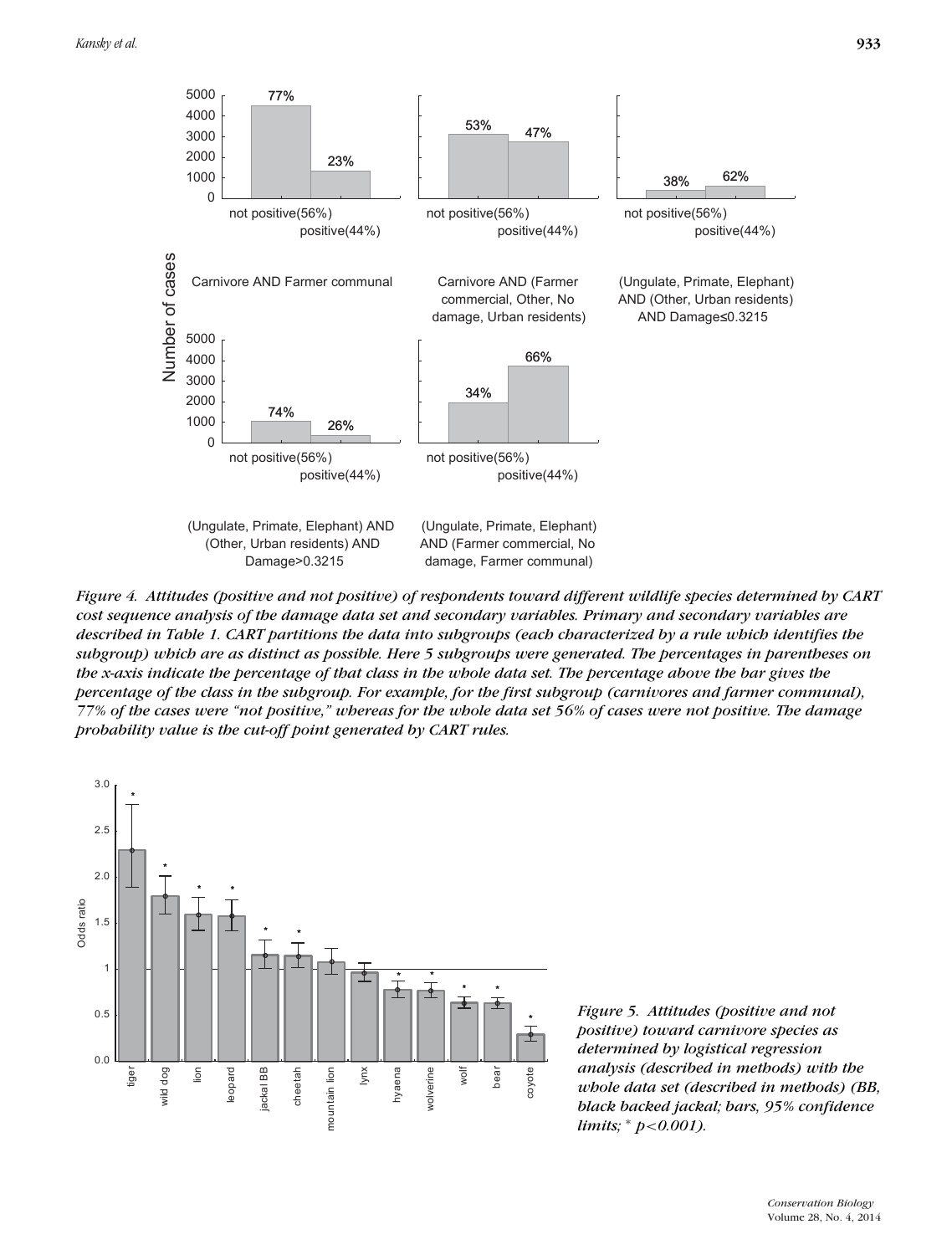

*Figure 6. Attitudes (positive and not positive) of respondents toward carnivore species determined by CART cost sequence analysis of the damage data set for carnivores. All primary and secondary variables are described in Table 1. CART partitions the data into subgroups (each characterized by a rule which identifies the subgroup) which are as distinct as possible. Here, 4 subgroups were generated. The percentages in brackets on the x-axis indicate the percentage of that class in the whole data set. The percentage above the bar gives the percentage of the* class in the subgroup. For example, for the first subgroup (farmer communal and damage  $\leq 0.8415$ ), 81% of the *cases were "not positive," whereas in the whole data set 65% of the cases were not positive. The damage probability value is the cut-off point generated by CART rules. (BB, clack backed jackal; damage probability value, cut-off point generated by CART rules).*

meaning any loss due to carnivores would be substantial. It is possible that the small number of elephant studies may not be representative of the full range of attitudes and that alternatively, similar trends to those of the carnivores. If, however, these differences are accurate, the reason may be due to a more positive cultural symbolism of elephants (Kuriyan 2002) relative to carnivores (West 2001; Dickman 2008; Lewis-Williams & Challis 2011), perhaps given the long history of carnivores preying on humans (Kruuk 2002).

Our TDI presented no significant differences between stakeholder types or between developed and developing countries. However, because our TDI did not take into account the severity of damage or its frequency or rate over time, differences may be masked by these factors.

A damage measure that accounts for these additional dimensions would be valuable for constructing tolerance indexes in the future.

Until comparative data is available that uses comparable measures of attitudes as well as tangible and intangible costs and benefits, explaining differences between species groups and the lack of differences between stakeholder groups and between developed and developing countries is problematic. Differences between species groups is likely given the human propensity to value animal species unequally (Bonnet et al. 2002; Serpell 2004; Stokes 2007) and the wide range of reasons potentially explaining this heterogeneity (organismal complexity: Proenca et al. 2008; morphological and behavioral similarity to humans: Batt 2009; size, rarity, charisma: Johnson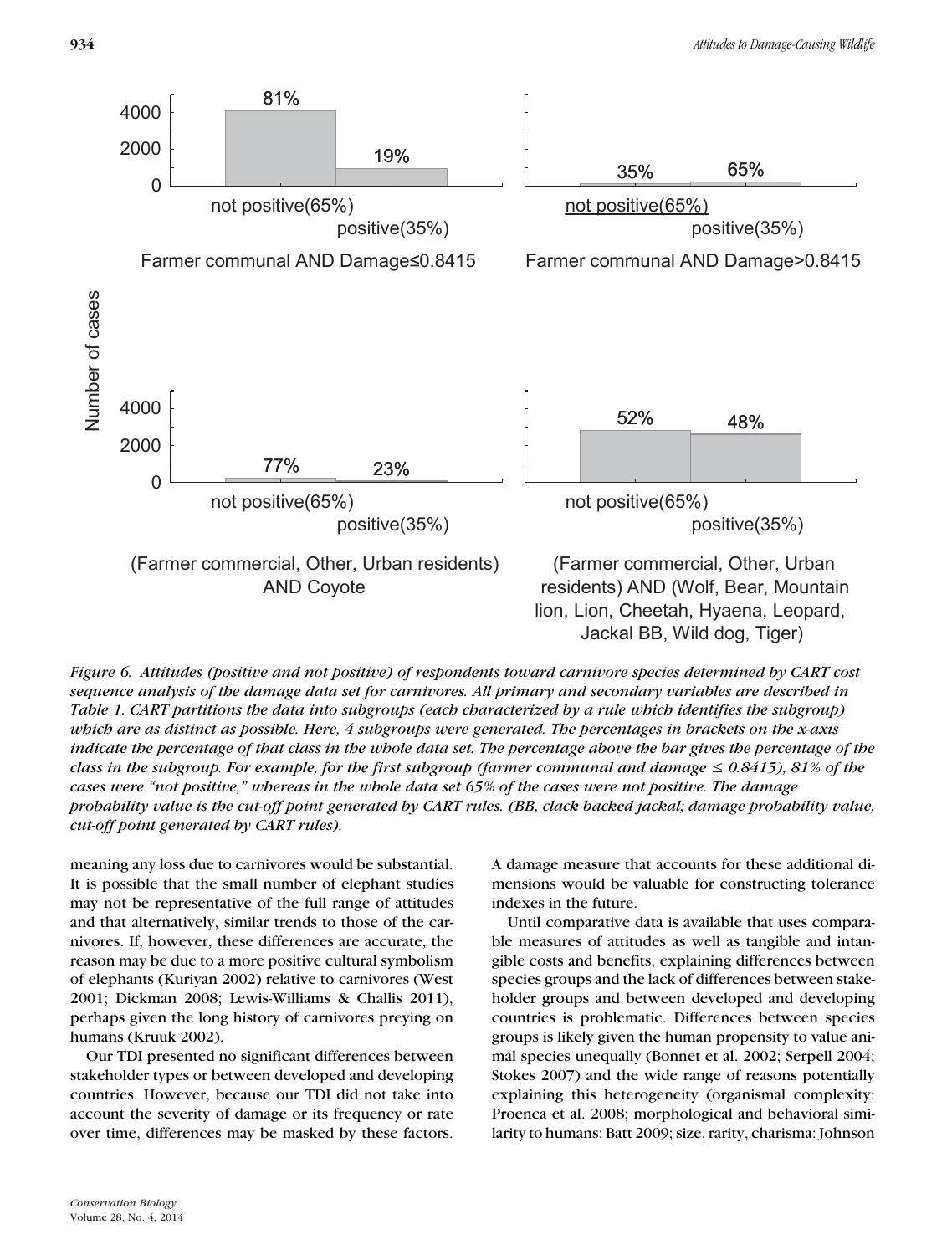et al. 2010; attractiveness: Frynta et al. 2010). These differences could have important implications for managing species in general and HWC in particular, meaning knowledge of differences in human behavior should inform the design of interventions, strategies, and policies (Knight et al. 2010). It is likely that context-specific species management approaches will be required.

#### **Importance of Damage**

Damage was an important factor explaining positive attitudes toward wildlife; however, stakeholder group, question type, and species group were either equally or more important (Figs. 3a & b). Nonpositive attitudes were presented by 39% of stakeholders who experienced no damage. These findings support the results of similar research where damage was not significant in explaining attitudes toward a species in 61% of publications (R.K. unpublished data). They are also consistent with results of other research highlighting the importance of nondamage factors (Naughton-Treves et al. 2003; Skogen & Krange 2003; Dickman 2010; Shelly et al. 2011).

Damage interacted with different stakeholders (i.e., commercial farmer, communal farmers, and urban residents) and species groups (i.e., carnivores, ungulates, primates, and elephants) in complex and unexpected ways, as revealed by the CART analyses (Figs. 4 & 6). For example, damage did not explain attitudes of all stakeholder groups toward carnivores (Fig. 4) or attitudes of commercial farmers or communal farmers toward ungulates, primates, or elephants (Fig. 4). Damage was however important for urban residents and a subset of communal farmers. Urban residents displayed intuitively meaningful responses toward ungulates, primates, and elephants (i.e., positive attitudes in cases exhibiting a low probability of damage and nonpositive attitudes where the probability of damage was high) (Fig. 4). However, for a subset of communal farmers the relationship with some carnivore species was unanticipated. Those who experienced a high probability of damage displayed more positive attitudes, while those with a low probability of experiencing damage were more nonpositive (Fig. 6). Because of this complexity, identifying the contexts in which damage drives attitudes and human tolerance is essential because HWC mitigation strategies typically assume damage to be the causal factor (Hulme & Murphee 1999; Distefano 2003; Dickman 2010). If damage is not a driver of specific stakeholders' attitudes toward species, then mitigating damage may offer a low return on investment of typically scarce conservation funds. Identifying the costs and benefits of species important to stakeholder groups is an important future research direction because damage may also fail to predict attitudes in cases where the additional costs and effort of implementing mitigation measures causes increased resentment toward species. A more holistic approach that considers both tangible and intangible costs and benefits of living with wildlife may be more effective at determining the role of damage in explaining an individual's attitude toward individual animals and groups of species. Such an approach could promote the development and implementation of spatially extensive policies and strategies, which could prove more effective than the site and species-specific approaches currently employed.

## **Stakeholders' Attitudes toward Species Groups**

Although communal farmers were twice as likely as other stakeholders to have nonpositive attitudes, this was not uniform for all species and damage probabilities (Figs. 4 & 6). Communal farmers were more positive toward elephants, ungulates, and primates and less positive toward carnivores, irrespective of probability of experiencing damage and of question type (Fig. 4). However, a subset of communal farmers living in proximity to a subset of carnivore species were counter intuitively more positive when there was a large probability of undergoing damage than when there was a low probability of damage (Fig. 6). This suggests that at least some communal farmers are able to adapt to living with damage causing wildlife. Because adaptation is a general human propensity (Arieli 2010), we wondered why urban residents do not adapt as well; urban residents were less likely to be positive when probabilities of damage from ungulates, elephants, and primates were high (Fig. 4). Fifty-seven percent of communal farmers in the high damage probability category were from developing Asian countries, while 24% in the low damage probability category were from Africa. Eastern religions may predispose people to be more sympathetic toward wildlife, in general (Waldau & Patton 2006; Manfredo 2008), and to damage causing wildlife in particular. For example, people in Nepal view damage by the snow leopard (*Panthera uncia*) as punishment from a mountain god, which shifts blame from the species (Ale 1998).

Urban residents and commercial farmers tend to be neutral or slightly more positive toward most carnivores, except coyote (Fig. 6), while communal farmers are typically less positive (Fig. 4) (except in the cases of Asian stakeholders outlined above [Fig. 6]). For urban residents, these differences could be explained by urban residents being exposed to carnivore species that have a lower impact on their livelihood and lives or by their general tolerance of wildlife (i.e., mutualistic wildlife value orientations [Manfredo 2008]). Mutualistic wildlife value orientations are associated with urbanization and modernization, where a reduction in the association of wildlife as a food source and an increase in wildlife as deserving of equal rights to humans are thought to result in higher tolerance (Manfredo 2008). For example, Williams et al. (2002) reported that urban residents (61%) had more positive attitudes toward wolves than rural residents (45%)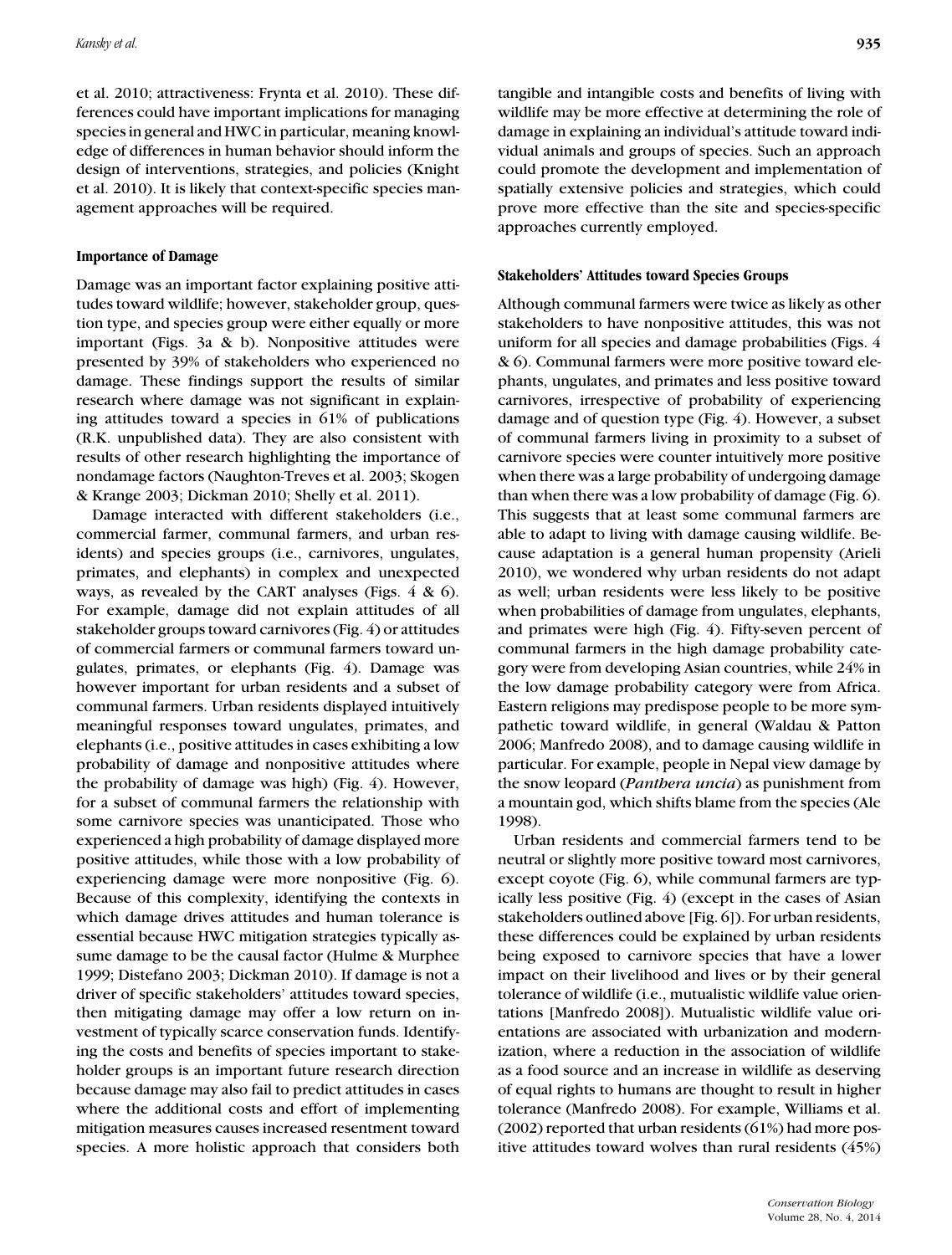and farmers (35%). However, because these studies did not differentiate between stakeholders within each group who experienced direct conflict and those that did not, it was not possible to determine if urban residents would retain their mutualistic value orientations when experiencing more extensive damage. Our finding that the positive attitudes displayed by urban residents did not extend to ungulates in communities where the probability of damage was high, in addition to the TDI not indicating a higher overall tolerance of damage by urban residents (Fig. 2), suggests that urban residents' mutualistic value orientations may diminish above a certain threshold of damage.

Communal farmers were the least positive toward carnivores (Figs. 4 & 6), possibly because livestock contribute substantially more to their well-being or have high cultural value. In developing countries, rural communities may have little access to credit, so livestock represent an investment or safety net that provides a diverse range of functions and benefits to owners and to the community at large (Andrew et al. 2003). Where stock numbers are small, or where privatization of communal lands has resulted in smaller, less viable parcels of land for livestock farming (Galvin et al. 2008; Western et al. 2009), any loss may impose substantial costs. Those dependent on a single livelihood strategy may be less resilient and hence less tolerant of stock and crop losses (Shackleton & Shackleton 2004; Dickman 2010). Rural communities are also more exposed to carnivores during their daily activities because they depend primarily on locally available resources for their well-being (Koziell & Saunders 2001; Maikhuri et al. 2001; Clarke 2012). Carnivore species, such as lions and tigers, can be dangerous, meaning people may suffer disproportionately from fear, injuries, and mortality (Kaltenborn et al. 2006 Clarke 2012). In contrast, commercial farmers tend to be wealthier and so less dependent on livestock losses. They may also have greater resources for protecting livestock, such as proactive culling of carnivores, and thereby reducing the magnitude of damage (Saberwal et al. 1994). They may also benefit more from tourism opportunities on their land as well as from trophy hunting. This interpretation supports the finding that the probability of damage did not affect attitudes of commercial farmers toward carnivores.

Many populations of threatened mammals occur outside formally protected areas, and their survival depends on the willingness of communities to tolerate them. As the term suggests, HWC involves 2 parties—people and wildlife. It is therefore essential that research into the human psychological dimension of HWC increase in quantity and scope and be designed to complement the technical interventions, such as chili fences (i.e., chili crops planted around food crops) or guard dogs, that separate wildlife from the resources people value. Given the uncertainty surrounding the degree to which damage determines attitudes and the inconsistency with which damage is quantified among studies (Naughton & Treves 1999; Schwerdtner & Gruber 2007; Inskip & Zimmermann 2009), widely agreed upon standardized methods to measure the type and extent of damage incurred to different stakeholders by different species are urgently required. In addition, determining and quantifying the relative importance of factors other than damage that define a person's attitudes will be important for prioritizing conservation actions and developing effective policies that can be applied at a scale broader than the site and species-specific strategies currently employed.

## **Acknowledgment**

A.K. acknowledges the support of the Department of Life Sciences at Imperial College London and the Centre of Excellence in Environmental Decisions (CEED) at The University of Queensland.

## **Supporting Information**

A list of the search terms used (Appendix S1), a summary of classification tree method (Appendix S2), and a list of the publications used in the meta-analysis, including a species list, species red-list category, and the study sites (Appendix S3) are avialable online. The authors are soley responsible for the content and functionality of these materials. Queries (other than absence of the material) should be directed to the corresponding author.

#### **Literature Cited**

- Ale, S. 1998. Culture and conservation: the snow leopard in Nepal. International Snow Leopard Trust Newsletter **16:**10.
- Allport, G. W. 1935. Attitudes. Pages 798–844 in C. Murchison, editor. Handbook of social psychology. Clark University Press, Worcester, Massachusetts.
- Andrew, M., A. Ainslie, and C. Shackleton. 2003. Land use and livelihoods. Evaluating land and agrarian reform in South Africa Occasional Paper Series no. 8, Programme for Land and Agrarian Studies, School of Government, University of the Western Cape, South Africa.
- Arieli, D. 2010. The upside of irrationality: the unexpected benefits of defying logic at work and at home. HarperCollins, New York.
- Batt, S. 2009. Human attitudes towards animals in relation to species similarity to humans: a multivariate approach. Bioscience Horizons **2:**180–190.
- Bonnet, X., R. Shine, and O. Lourdais. 2002. Taxonomic chauvinism. Trends in Ecology & Evolution **17:**1–3.
- Breiman, L., J. H. Friedman, R. A. Olshen, and C. J. Stone. 1993. Classification and regression trees. Chapman & Hall, New York.
- Calver, M. C., and D. R. King. 1999. Why publication matters in conservation biology. Conservation Biology **6:**2–8.
- Cantu ́-Salazar, L., C. David, L. Orme, P. C. Rasmussen, T. M. Blackburn, and K. J. Gaston. 2013. The performance of the global protected area system in capturing vertebrate geographic ranges. Biodiversity Conservation **22:**1033–1047.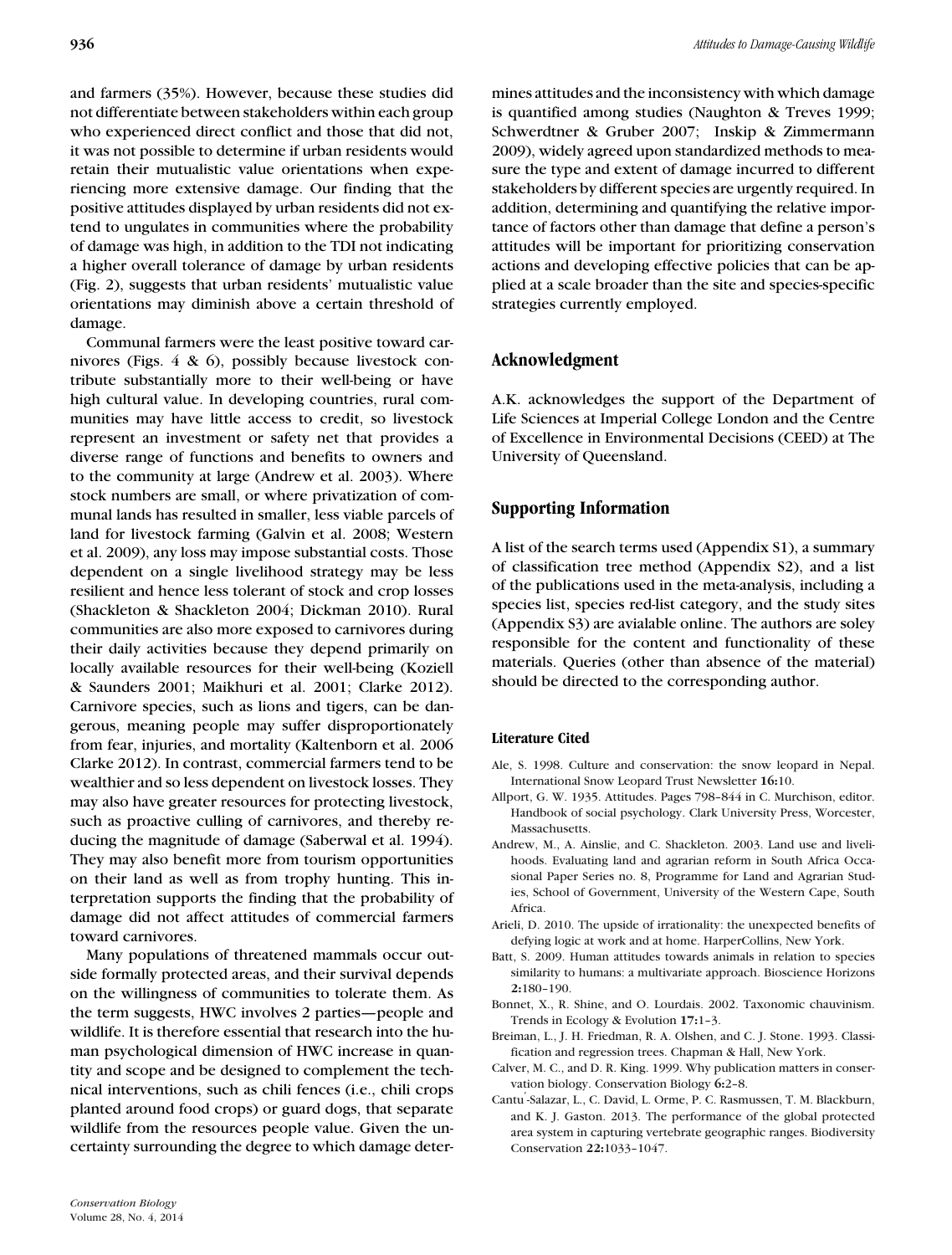- Clarke, J. 2012. Save me from the lion's mouth: exposing human-wildlife conflict in Africa. Struik Nature, Cape Town, South Africa.
- Clayton, S. D. 2012. The oxford handbook of environmental and conservation psychology. Oxford University Press, New York.
- Crooks, K. R., L. Christopher, D. M. Burdett, C. Rondinini, and L. Boitani. 2011. Global patterns of fragmentation and connectivity of mammalian carnivore habitat. Philosophical Transactions Royal Society of London B Biological Science **27:**2642–2651.
- Decker, D. J., S. J. Riley, J. F. Organ, W. F. Siemer, and L. H. Carpenter. 2011. Applying impact management: a practitioner's guide. Human Dimensions Research Unit and Cornell Cooperative Extension, Department of Natural Resources, Cornell University, Ithaca, New York.
- Decker, D. J., S. J. Riley, and W. F. Siemer. 2012. Human dimensions of wildlife management. The Johns Hopkins University Press, Baltimore.
- Decker, D. J, W. F. Siemer, K. M. Leong, S. J. Riley, B. A. Rudoph, and L. H. Carpenter. 2009. Conclusion: What is wildlife management? Pages 315-328 in M. J. Manfredo, J. J. Vaske, P. J. Brown, D. J. Decker, and E. Duke, editors. Wildlife and society: the science of human dimensions. Island Press, Washington, D.C.
- Dickman, A. J. 2008. Key determinants of conflict between people and wildlife, particularly large carnivores, around Ruaha National Park, Tanzania. PhD thesis, University College London, London.
- Dickman, A. J. 2010. Complexities of conflict: the importance of considering social factors for effectively resolving human–wildlife conflict. Animal Conservation **13:**458–466.
- Distefano, E. 2003. Human-wildlife conflict worldwide: collection of case studies, analysis of management strategies and good practices. Food and Agricultural Organization publication. Food and Agricultural Organization of the United Nations (FAO), Sustainable Agriculture and Rural Development (SARD) paper. (web document) http://www.fao.org/sard/common/ecg/1357/en/hwc\_final.pdf.
- Estes, J. A., et al. 2011. Trophic downgrading of planet earth. Science **333:**301–306.
- Fazio, R. H., and M. A. Olson. 2012. Attitudes: foundations, functions, and consequences. Pages 124–126 in A. M. Hogg, and J. Cooper, editors. The SAGE handbook of social psychology. Sage, Thousand Oaks, California.
- Fishbein, M., and I. Ajzen. 2010. Predicting and changing behaviour: the reasoned action approach. Psychology Press, Taylor and Francis, New York.
- Fiske, S. T., and S. E. Taylor. 2013. Social cognition-from brains to culture. Sage Publications, London.
- Frynta, D., S. Liškova, S. Bultman, and H. Burda. 2010. Being attractive brings advantages: the case of parrot species in captivity. PLoS ONE **5** DOI:10.1371/journal.pone.0012568.
- Galvin, K. A., R. S. Reid, R. H. Behnke, and N. T. Hobbs. 2008. Fragmentation in semi-arid and arid landscapes-consequences for human and natural landscapes. Springer, Netherlands.
- Gilbert, K., and N. Hulst. 2006. So bio: mobilising the European social research potential in support of biodiversity and ecosystem management. Final report, European Center for Nature Conservation, Tilburg, Netherlands.
- Glass, G. V. 1976. Primary, secondary, and meta-analysis of research. Educational Researcher **5:**3–8.
- Grunblatt, J. M., M. Said, P. Wargute. 1996. National Rangelands Report. Summary of population estimates of wildlife and livestock (1977–1994). Ministry of Planning and National Development, Department of Resource Surveys and Remote Sensing, Nairobi, Kenya.
- Hulme, D., and M. Murphee. 1999. Communities, wildlife and the 'new conservation' in Africa. Journal of International Development **11:**277–285.
- Inskip, C., and A. Zimmermann. 2009. Human-felid conflict: a review of patterns and priorities worldwide. Oryx **43:**18–34.
- IUCN. 2008. Mammals on the IUCN Red List. Available from http://www.iucnredlist.org/mammals (accessed November 2011).
- Jentsch, A. H., K. J. Wittmer, I. Ring, and K. Henle. 2003. Biodiversity: emerging issues for linking natural and social sciences. Gaia **12:**121– 128.
- Johnson, P. J, R. Kansky, A. J. Loveridge, and D. W. Macdonald. 2010. Size, rarity and charisma: valuing African Wildlife trophies. PLoS ONE **5:** DOI:10.1371/journal.pone.0012866.
- Kaltenborn, B. P., T. Bjerke, and J. W. Nyahongo. 2006. Living with problem animals—self-reported fear of potentially dangerous species in the serengeti region, Tanzania. Human Dimensions of Wildlife **11:**397–409.
- Karlsson, J., and M. Sjöström. 2011. Subsidized fencing of livestock as a means of increasing tolerance for wolves. Ecology and Society **16**. Available from http://www.ecologyandsociety.org/ vol16/iss1/art16/.
- Kingdon, J. 2003. The Kingdon guide to African mammals. A & C Black Ltd, London.
- Knight, J. 2000. Introduction. Pages 1–35 in J. Knight, editor. Natural enemies: people-wildlife conflicts in anthropological perspective. Routledge, London.
- Knight, A. T., R. M. Cowling, M. Difford, et al. 2010. Mapping human and social dimensions of conservation opportunity for the scheduling of conservation action on private land. Conservation Biology **24:**1348- 1358.
- Koziell, I., and J. Saunders. 2001. Living off biodiversity: exploring livelihoods and biodiversity. IIED, London.
- Kruuk, H. 2002. Hunter and hunted: relationships between carnivores and people. Cambridge University Press, Cambridge, United Kingdom.
- Kuriyan, R. 2002. Linking local perceptions of elephants and conservation: Samburu pastoralists in northern Kenya. Society and Natural Resources **15:**949–957.
- Lewis–Williams, D., and S. Challis. 2011. Deciphering ancient minds: the mystery of San Bushmen rock art. Thames and Hudson, London.
- Maikhuri, R. K., S. Nautiyal, K. S. Rao, and K. G. Saxena. 2001. Conservation policy-people conflicts: a case study from Nanda Devi Biosphere Reserve (a World Heritage Site), India. Forest Policy and Economics **2:**355–365.
- Manfredo, M. J. 2008. Who cares about wildlife? Social concepts for exploring human-wildlife relationships and conservation issues. Springer, New York.
- Manfredo, M. J., T. L. Teel, and K. L. Henry. 2009*a*. Linking society and environment: a multilevel model of shifting wildlife value orientations in the Western United States. Social Science Quarterly **90:**407–427.
- Manfredo, M. J., J. J. Vaske, P. J. Brown, D. J. Decker, and E. Duke. 2009*b*. Wildlife and society: the science of human dimensions. Island Press, Washington D.C.
- Marker, L. L., G. L. Mills, and D. W. Macdonald. 2003. Factors influencing perceptions of conflict and tolerance towards cheetahs on Namibian farmlands. Conservation Biology **17:**1290-1298.
- Martín-López, B., C. Montes, and J. Benaya. 2008. Economic valuation of biodiversity conservation: the meaning of numbers. Conservation Biology **22:**624–635.
- Mascia, M. B., J. P. Brosius, T. A. Dobson, B. C. Forbes, L. Horowitz, M. A. McKean, N. J. Turner. 2003. Conservation and the Social Sciences. Conservation Biology **17:**649–650.
- Minteer, B. A., and T. R. Miller. 2011. The New Conservation debate: ethical foundations, strategic trade-offs, and policy opportunities. Biological Conservation **144:**945–947.
- Miquelle, D. G., et al. 1999. Hierarchical spatial analysis of Amur tiger relationships to habitat and prey. Pages 71–99 in J. Seidensticker, S. Christie, and P. Jackson, editors. Riding the tiger: tiger conservation in human– dominated landscapes. Cambridge University Press, Cambridge.